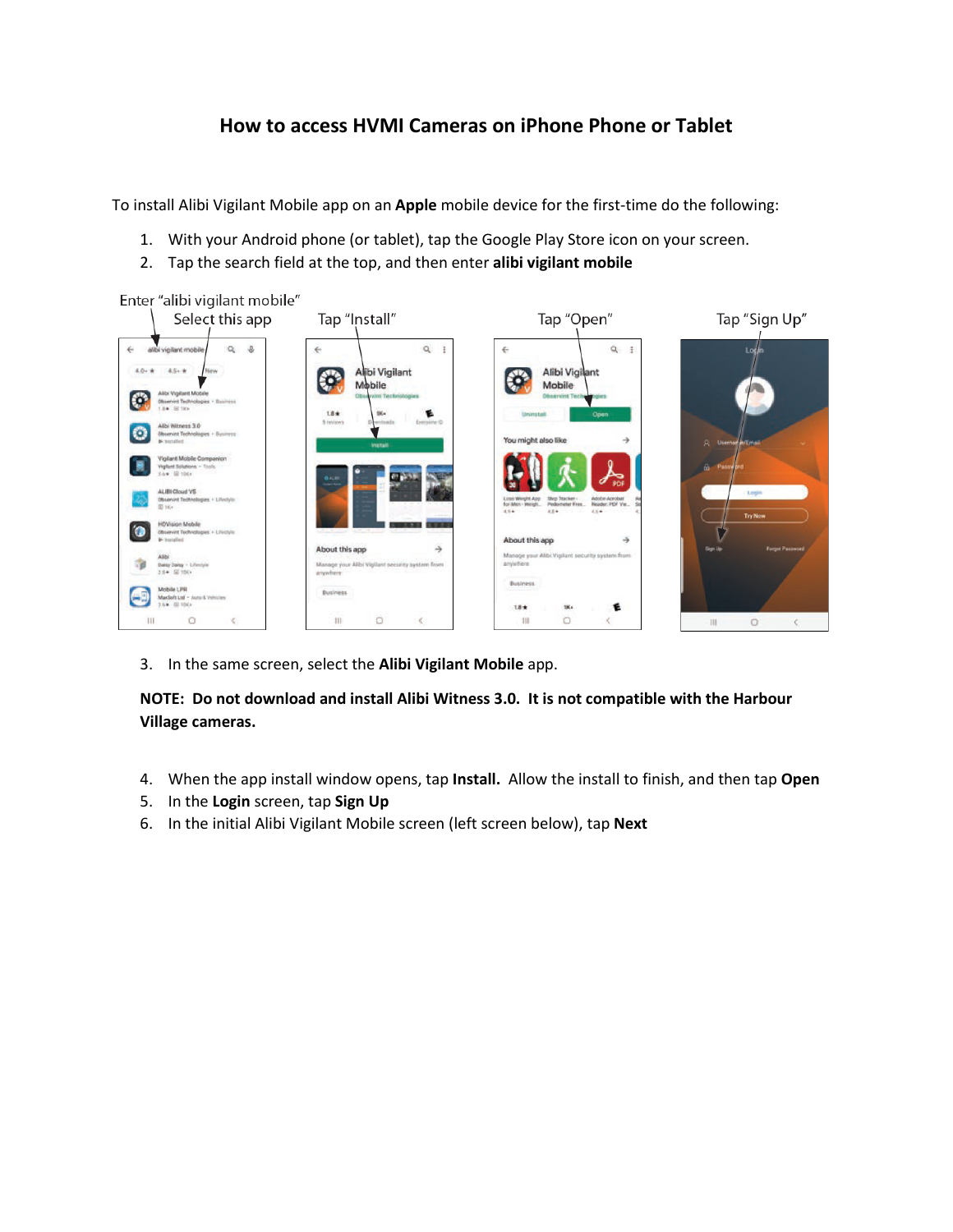

- 7. In the second screen above from the left, tap **Allow** to allow the app to access files you may have stored on your device.
- 8. In the **Sign Up** screen above tap the link to the Service Agreement, and then read the service agreement completely.
- 9. In the **Sign Up** screen below on the left, tap the bullet acknowledgement that "**I have read and agree to**" (the Service Agreement) to continue.



- 10. Enter your email address in the **Sign Up** screen above, and the tap **Verify.** A verification code will be sent to your email. This code will expire in 60 seconds.
- 11. Please check your email and enter the verification code and then tap **Next**,.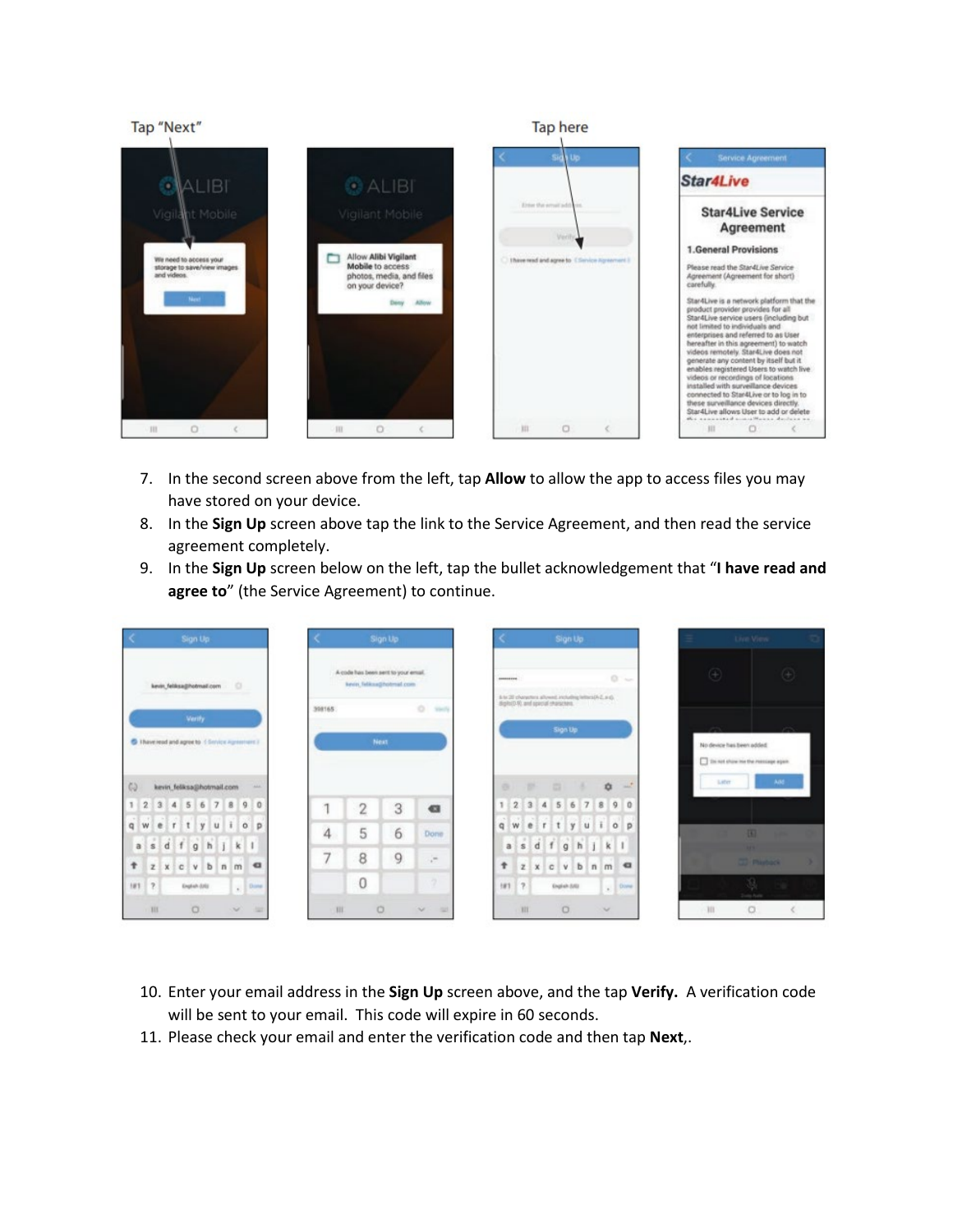\*\*\* WATCH OUT - You have 60 seconds to complete this process before a new code must be sent. If you do not see the verification code within 15 seconds of tapping verify, please check your spam or junk mail folder.

- 12. Enter the verification code in the **Sign Up** screen above, and then tap **Next**
- 13. Enter the third **Sign Up** screen above, enter a password for your account and then tap **Sign Up.**
- 14. A **Live View** screen will appear next.
- 15. Next open the **Home** menu (see below). You can open the **Home** menu by **tapping** the three horizonal lines **"List" icon** in the upper left corner of the app (see 2nd picture below)



16. Once you are at the **Home** menu tap the circle with the person it in (see below in red circle)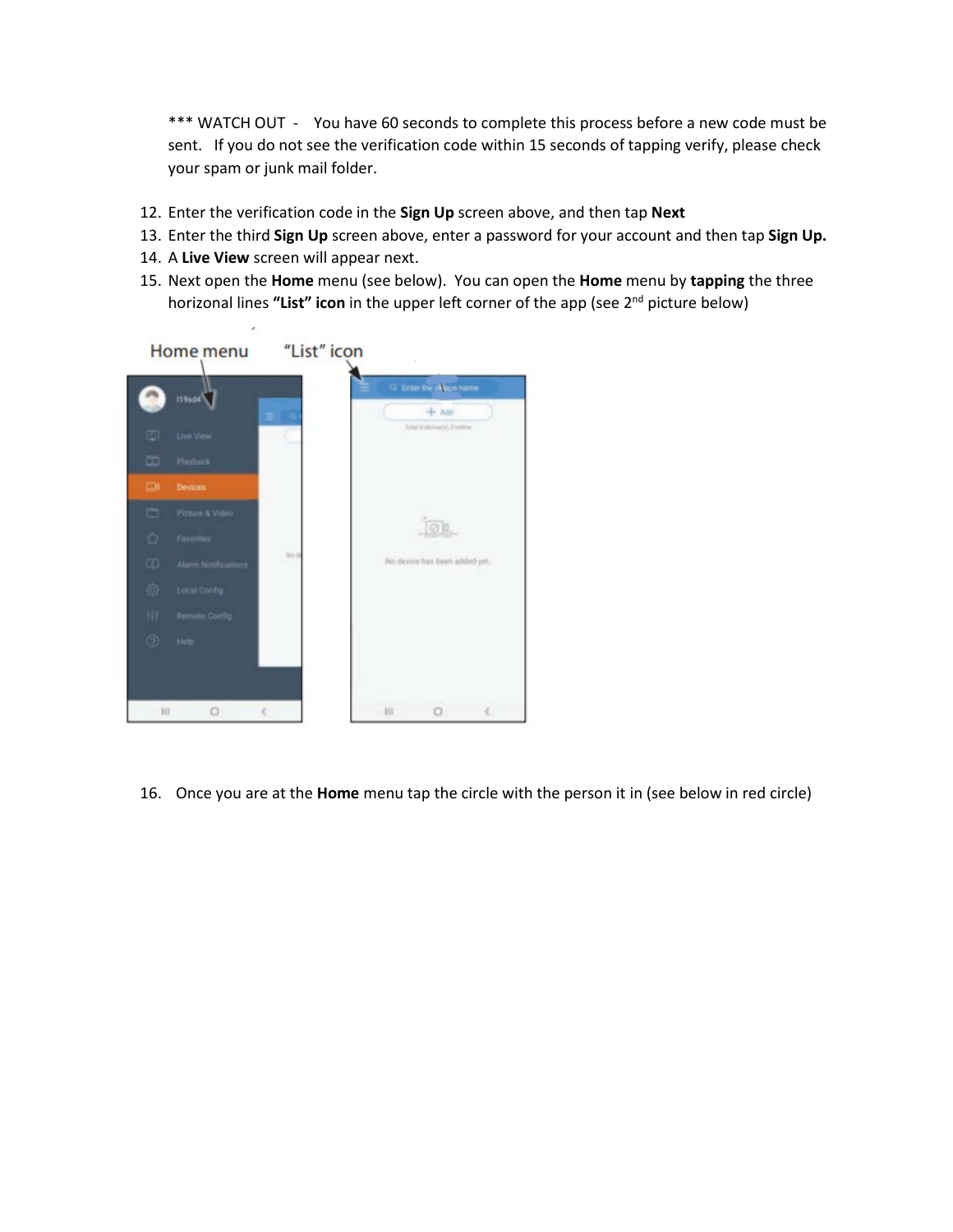

- 17. After you tap the character in the circle you will be taken to your account info.
- 18. Please make a note of your username (**Case sensitive**). In the example below my username is "M5vnis"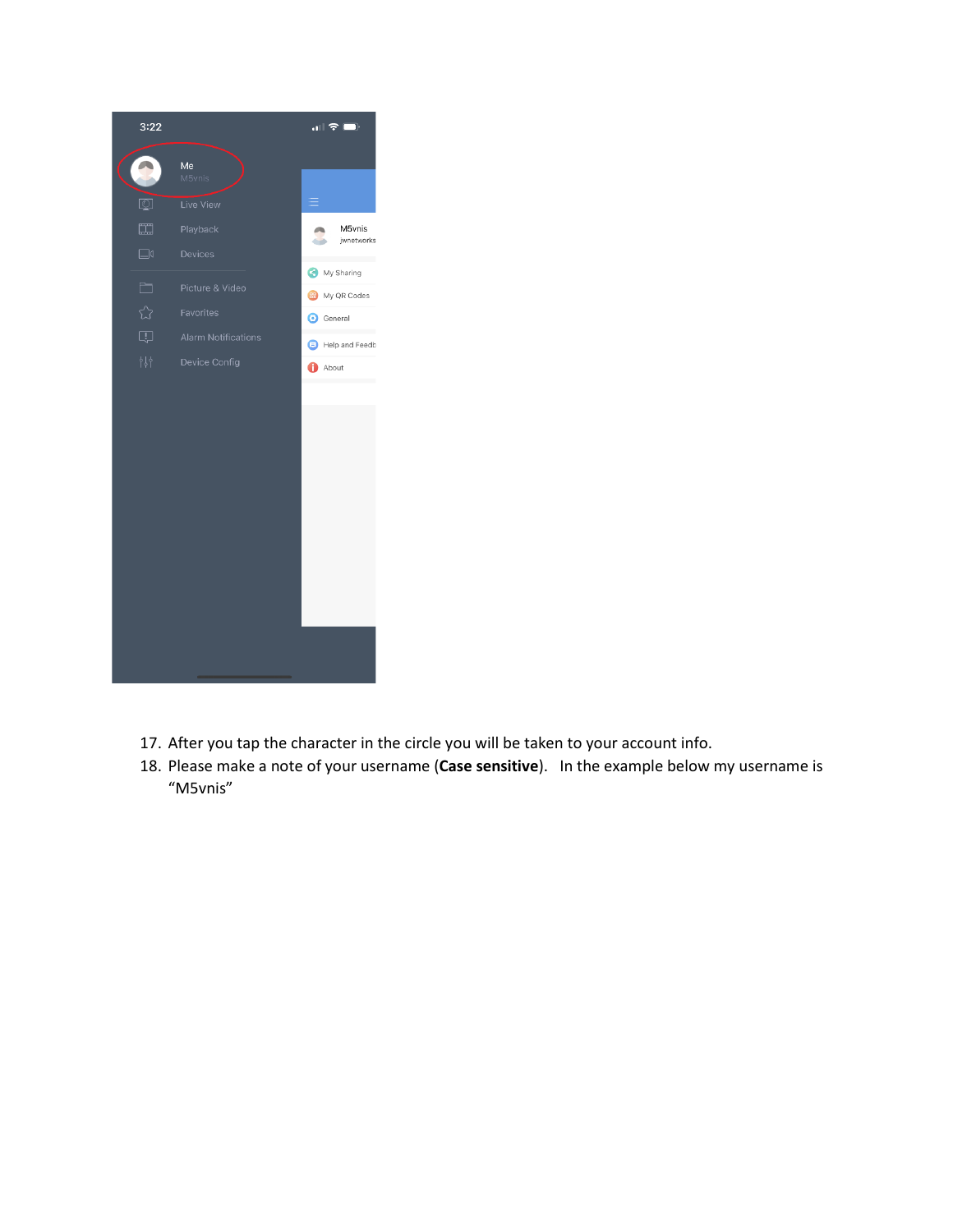| 3:15                    |                          | $\blacksquare$ $\widehat{\boldsymbol{\tau}}$ |
|-------------------------|--------------------------|----------------------------------------------|
|                         | Me                       |                                              |
| M5vnis                  | jwnetworkscout@gmail.com |                                              |
| My Sharing<br><b>Ly</b> |                          | $\mathcal{P}$                                |
| My QR Codes             |                          | $\mathcal{E}$                                |
| General<br>$\odot$      |                          | $\mathcal{P}$                                |
| Help and Feedback<br>ョ  |                          | $\mathcal{P}$                                |
| About                   |                          |                                              |
|                         | Logout                   |                                              |

19. Once you have identified your username, please email that user name to Brett at:

## [hvmiharbormaster@gmail.com](mailto:hvmiharbormaster@gmail.com)

Once Brett receives your username, he will grant your account access. Brett will notify you via email when this process is complete.

20. After you have been granted access go back to the Vigilant Mobile app and **List** (see below)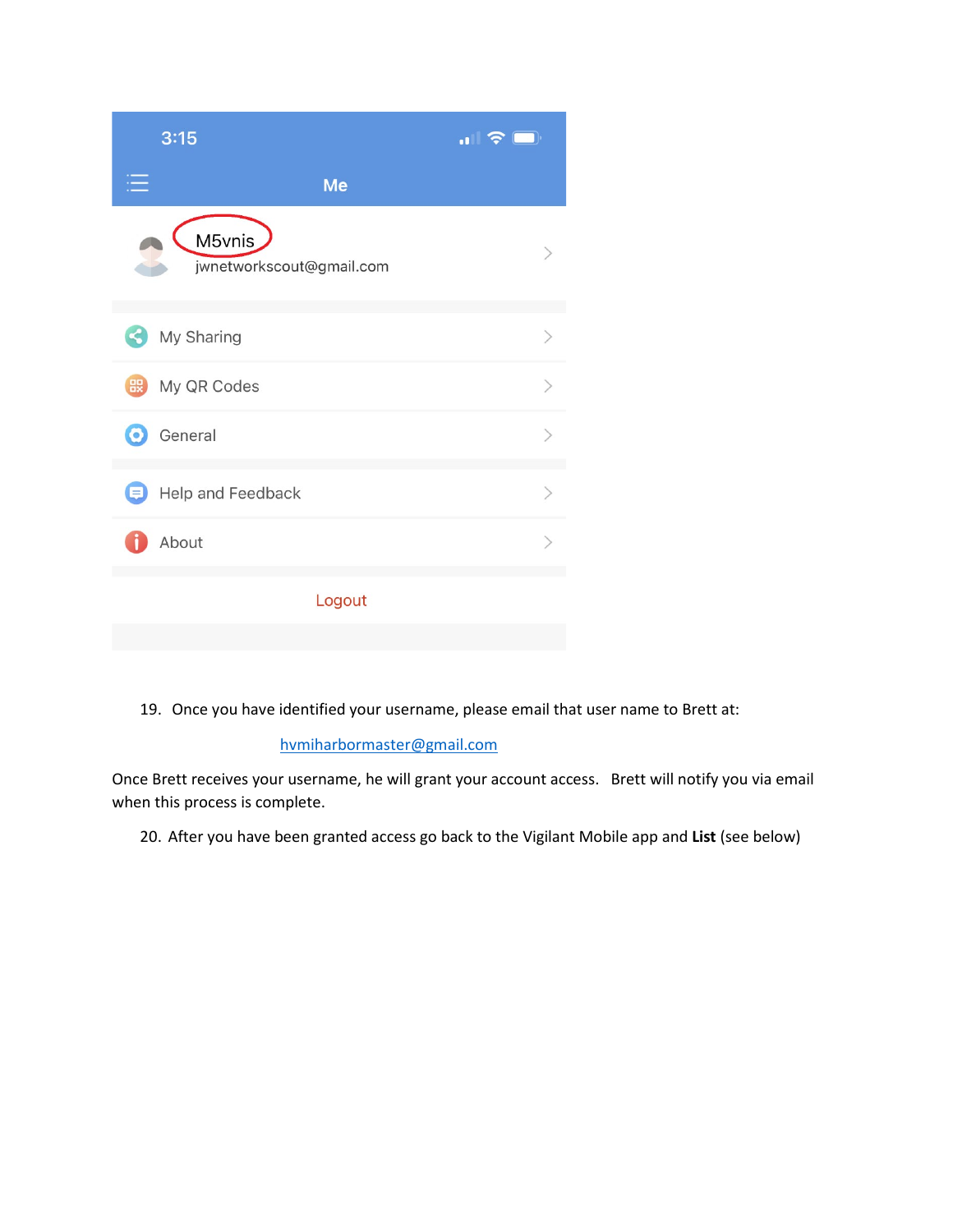

- 21. Tap **Devices**
- 22. Once you tap **Devices** you will see the following screen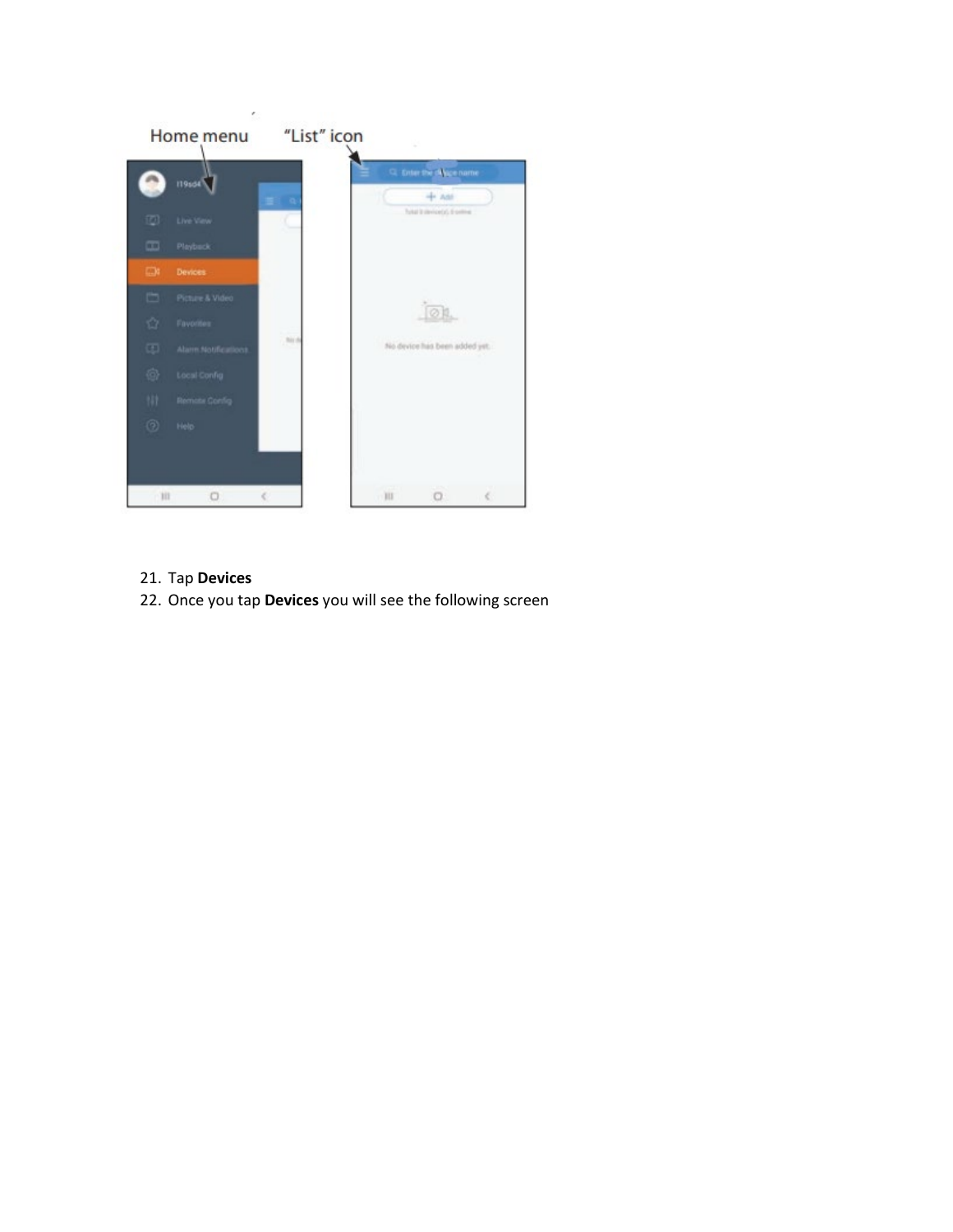

23. Slide the screen down to refresh and you will see the **Harbour Village Marina NVR**